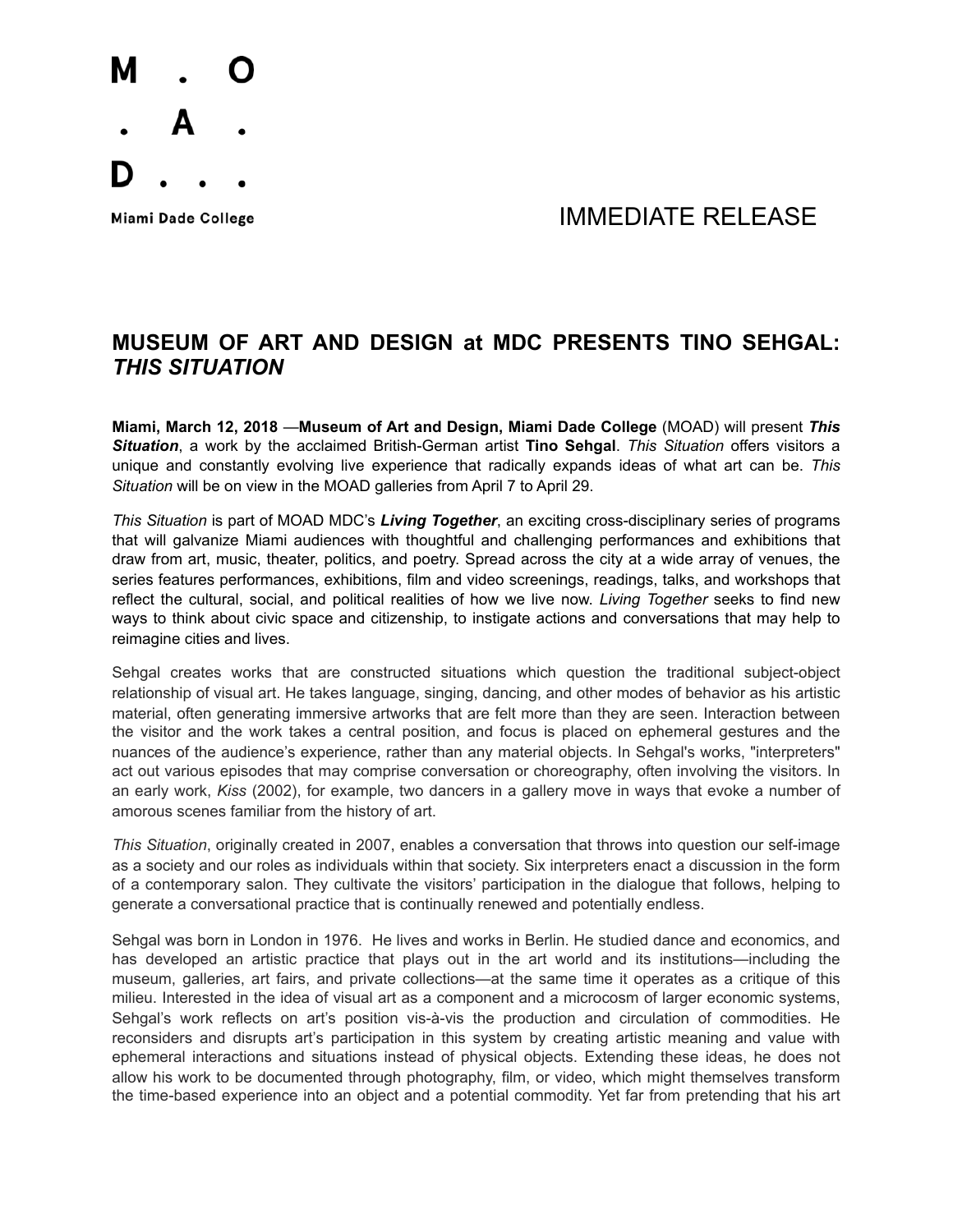# М

# Miami Dade College The College College College The College The College The Museum of the IMMEDIATE RELEASE

exists in an escapist world exempt from economic exchange, the artist does allow his works to be bought and sold, and they may be reenacted in various sites and under disparate conditions. Walking this fine line, Sehgal creates the possibility of a reevaluation of art's relationship to economic necessities, and helps generate new ways of thinking about how art produces value and meaning.

Perhaps most importantly, his work produces a new kind of viewer. As Claire Barliant and Nat Trotman have written, with Sehgal's art, "a visitor is no longer only a passive spectator, but one who bears a responsibility to shape and, at times, to contribute to the actual realization of the piece." The audience's experience of a work by Sehgal is necessarily extremely personal and subjective, and it may change dramatically with successive visits.

Sehgal's work has been widely shown internationally. In 2010, the Guggenheim Museum devoted its entire rotunda to Sehgal's work *This Progress* (2006). In 2012, his work occupied the Tate Turbine Hall in London. Other solo presentations have included the Van Abbemuseum, Eindhoven, Netherlands (2004); Fundao Serralves, Porto, Portugal (2005); Kunstverein in Hamburg, Germany; Kunsthaus Bregenz, Austria; and Stedelijk Museum, Amsterdam (all 2006); Institute of Contemporary Arts, London (2006–07); MMK Frankfurt (2007); Walker Art Center, Minneapolis (2007); CCA Wattis Institute for Contemporary Arts, San Francisco (2007–2012); Trussardi Foundation, Villa Reale, Milan; Magasin 3, Stockholm Konsthall (both 2008); Musee d'Art Contemporain de Montreal; IMMA, Irish Museum of Modern Art, Dublin (both 2013); Art Gallery of New South Wales, Sydney; Pinacoteca do Estado de São Paulo, Brazil (both 2014); Stedelijk Museum, Amsterdam (2015); Palais de Tokyo, Paris (2015–16); and the Fondation Beyeler (2017). He won the Golden Lion at the Venice Biennale in 2013.

*Living Together* will take place at various sites across the greater Miami area now through September 2018 and will include works by 17 of the most acclaimed national and international artists, art collectives, musicians, and writers. Events in the series will be produced by MOAD in collaboration with a range of other Miami institutions, and most events will be free and open to the public. The curators of *Living Together* are Rina Carvajal, Executive Director and Chief Curator of MOAD, and Joseph R. Wolin, an independent curator based in New York.

*Living Together* is made possible by the generous support of Miami-Dade County Department of Cultural Affairs and the Cultural Affairs Council; the Miami-Dade County Mayor and Board of County Commissioners; the State of Florida, Department of State, Division of Cultural Affairs and the Florida Council on Arts and Culture; and the City of Miami Beach, Cultural Affairs Program, Cultural Arts Council.

- **WHAT:** Tino Sehgal: *This Situation*
- **WHEN:** April 7–29, 2018 Wednesday, Thursdays, Fridays and Sundays 1– 6 p.m.; Saturdays 1– 8 p.m.
- **WHERE:** Miami Dade College's Museum of Art and Design Freedom Tower 600 Biscayne Boulevard, Miami, FL 33132

**Museum admission:** \$12 adults; \$8 seniors and military; \$5 students ( ages 13–17) and college students (with valid ID); free for MOAD members, MDC students, faculty, and staff, and children 12 and under